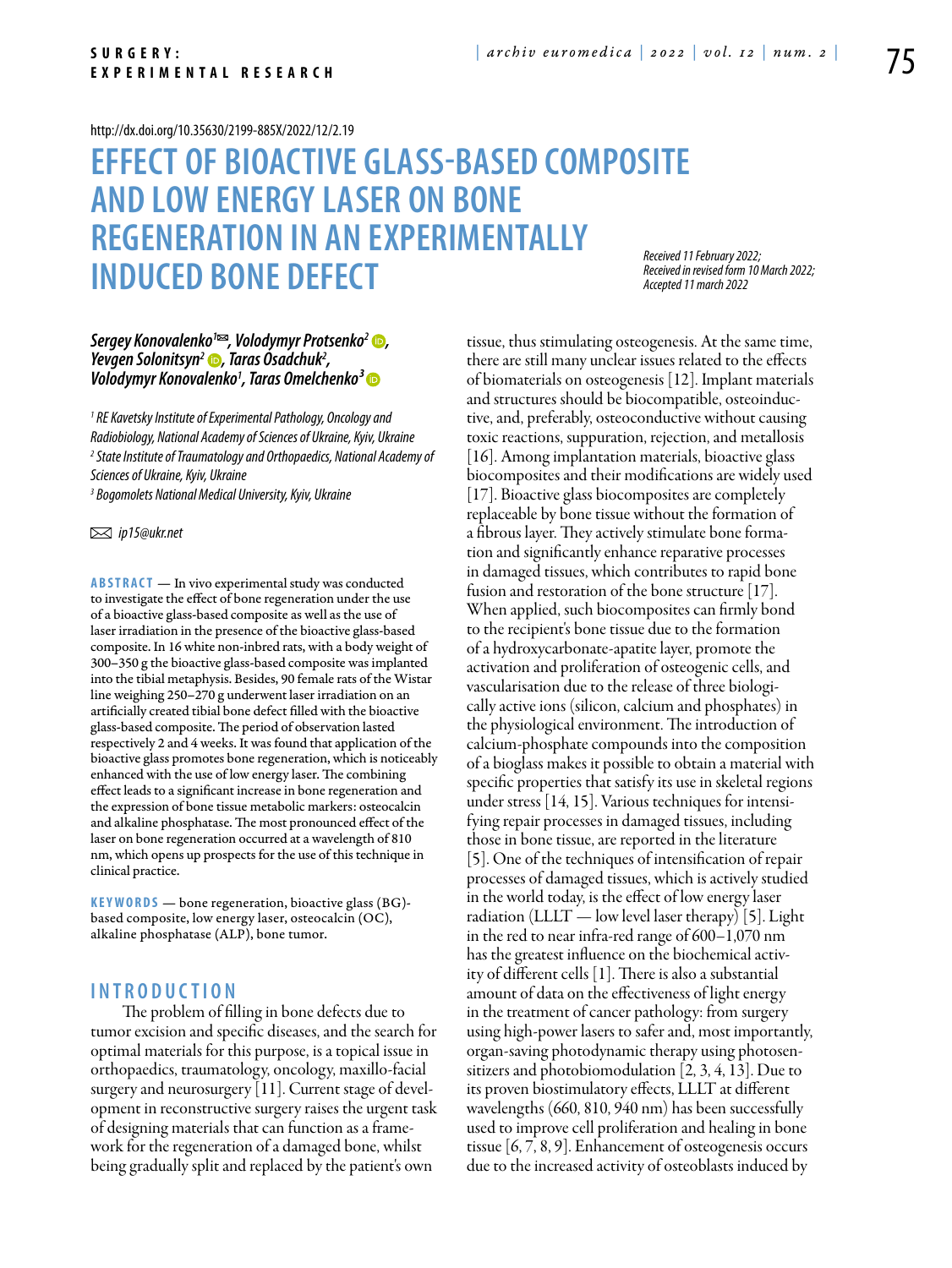laser exposure: in cultured human hypoxic osteoblasts LLLT enhances the expression of bone morphogenic protein-2 (BMP-2), which acts as a transforming growth factor-β (TGF-β) for osteocalcin, type I collagen and alkaline phosphatase [10]. Considering the above, we proceeded with a series of experimental works to study the combined application of a bioactive glass-based composite and laser radiation on bone regeneration.

*Aim:* 

to study the effect of photobiomodulation on bone regeneration in the context of bone formation markers: osteocalcin and alkaline phosphatase.

#### **Mat e rials a n d me t h o d s**

The research was carried out in accordance with international requirements for the humane treatment of laboratory animals in the framework of the "European Convention for the Protection of Vertebrate Animals used for Experimental and Other Scientific Purposes" (Strasbourg, 1986) and the Law of Ukraine No. 3447-IV of 21.02.2006 "On protection of animals against cruel treatment".

The experiment was conducted on 16 animals (white non-inbred rats, with body mass of 300–350 g) obtained from the vivarium (RE Kavetsky Institute of Experimental Pathology, Oncology and Radiobiology, Ukraine). We evaluated porous samples (pellets) of a bioactive glass biocomposite when implanted into the metaphysis of the tibia.

The bioactive glass-based composite ("Biocomposite synthetic bone") was synthesied in laboratory of Prof. V. Dubok at Institute of Materials Research, National Academy of Sciences of Ukraine). The composition of the bioactive glass-based composite: bioactive glass 50–65%, hydroxyapatite 14–17%, tricalcium phosphate — 14–17 %, wollastonite — 7–9%.

The introduction of animals into the experiment, surgical intervention and withdrawal from the experiment was performed under general thiopental anaesthesia. The period of observation was determined by the objectives of the respective study (2 and 4 weeks). 16 rats underwent surgery on a section of the proximal cnemis (proximal area of the tibia), a scalpel was used to cut through the skin on the inner surface of the cnemis above the metaphysis of the tibia, the soft tissues were crossed, the periosteum was debrided with a raspator, then the bone was marked with an awl and a 2 mm drill was used to drill the bone plate to the medullary canal, the marrow in the area of the hole was exhumed with the Folkman spoon, then the bone cavity in the area of the trepanation hole was filled with the BG-based composite pellets, the soft tissues

were tightly sutured over the hole, the skin was sutured and the surgical suture was treated with brilliant green or iodine.

On the 2<sup>nd</sup> and 4<sup>th</sup> weeks after the surgery, the laboratory animals were withdrawn from the study to investigate the intensity of bone tissue regeneration at the site of BG implantation by means of light and electronic microscopy.

For morphological studies with a light microscope, a segment or a whole rat tibia with the implanted bioglass composite was removed and fixed in 10% neutral formalin solution, decalcified in 4% nitric acid solution, dehydrated in alcohol of increasing concentration and immersed in paraffin. Serial histological slices with a thickness of  $7-9$  µm were made on a microtome and stained with Weigert's iron haematoxylin and eosin as well as with Van Gasson's pyrofuchsin. The stained slices were analysed using an Olympus BX-63 microscope.

A fragment of the rat tibia with the implanted BG-based composite was removed for morphological studies using an electron microscope. Samples were fixed in 10% formalin solution (phosphate buffer, pH=7.4). Decalcification was performed in Osteofast 2 solution (BioGnost, Croatia). After decalcification, bone fragments were excised at the defect level. The samples were then dehydrated in isopropanol and embedded in paraffin (Leica Surgipath Paraplast Regular, Leica Biosystems, Germany). Slices of 7–8 µm thickness were obtained from paraffin blocks on a Thermo Microm HM 360 microtome (Thermo Fisher, USA). After deparaffinisation, the microslices were stained with haematoxylin and eosin and encased under coverslips in balsam (Merck, Germany). Microslides were examined and microphotographs were taken using an Olympus BX-51 microscope ( Japan).

In addition 90 female rats of the Wistar line with a weight of 250–270 g were treated with laser irradiation on an artificially created tibial bone defect filled with the bioactive glass-based composite. Animals were allocated into 5 groups: "Control" (N=15), "Bio Glass" (N=15), "Laser 660" (N=15), "Laser 810" (N=15), "Bio Glass+Laser 660" (N=15), "Bio Glass+Laser 810" (N=15). "Lika Surgeon" and "Lika therapeut M" lasers manufactured by "Fotonika Plus" company (Cherkasy, Ukraine) were used in the experiment. Irradiation of the rat tibial defect filled with the pellets of the bioactive glass biocomposite (3–5 mg) was performed with the laser at wavelength of 660 and 810 nm, 50 mW power and 5 minutes exposure. Levels of osteocalcin and alkaline phosphatase in the blood serum were measured the next day after the intervention, as well as on the 22nd day. The second control point was not chosen by chance because the highest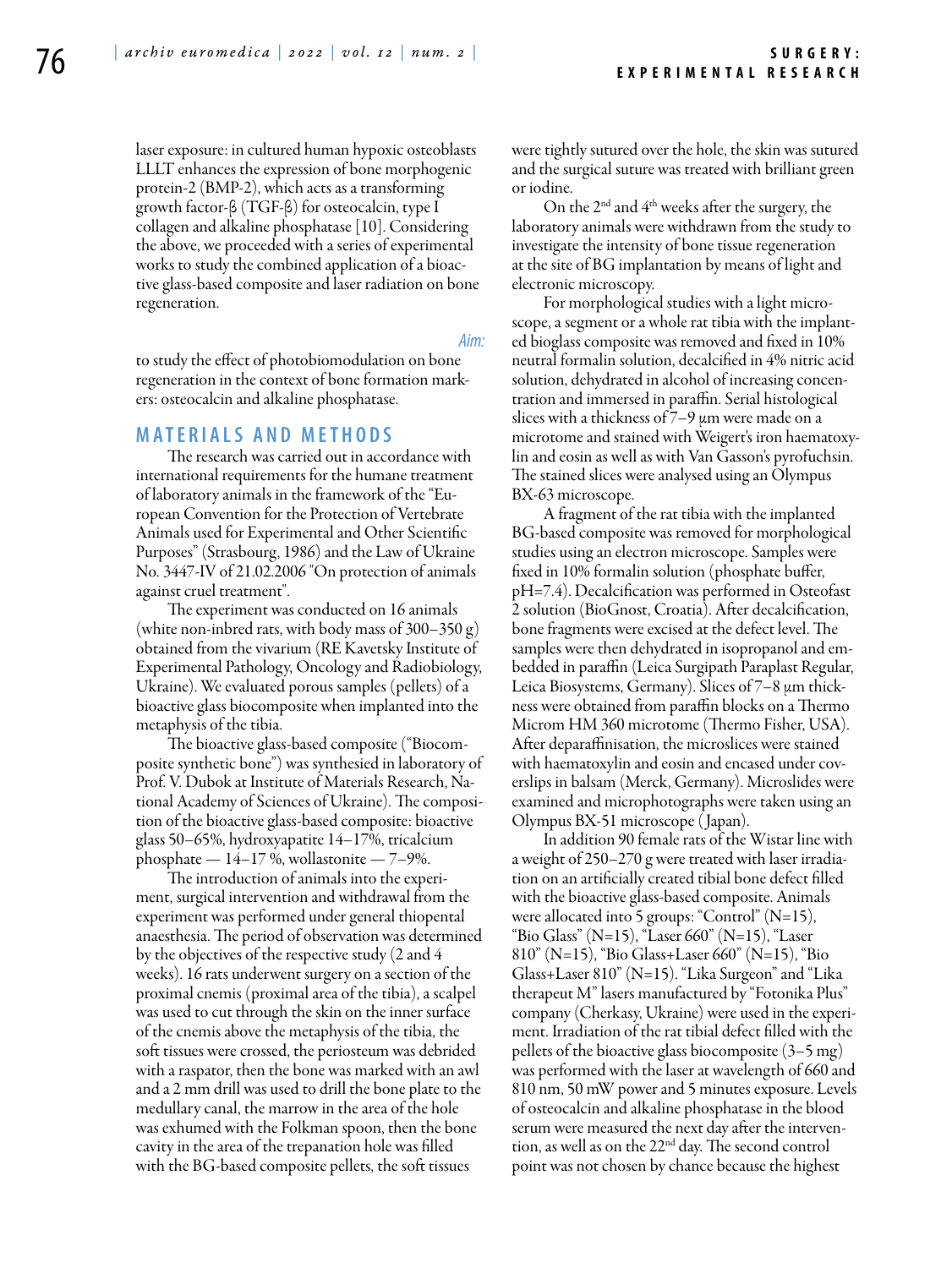levels of serum markers of osteogenesis after bone injury are usually observed on the  $14<sup>th</sup>$  day [9, 10]. Therefore it was decided to postpone the analysis by 7 days to make the measurement results more relevant.

# **R e s ult s a n d discu s si o n**

The morphological examination of bone tissue microslides in experimental animals after the implantation of pellets of the BG-based composite into the bone cavity using a light microscope detected: in the areas where biocomposite pellets had got into lacunes of cancellous bone, active osteogenesis was observed around this material (Fig. 1 а, b).). The biocomposite was partially surrounded by a connective tissue, mostly by bone tissue. Morphogenesis corresponded to the formation of lamellar bone tissue. There was isolation of the biocomposite from the surrounding bone marrow.



*Fig. 1. (a, b) Active osteogenesis around the biocomposite. Notes: bc biocomposite; ct — connective tissue; bt — bone tissue. Hematoxylineosin, a: ×100; b:×200*

Thus, active osteogenesis was observed around the BG-based composite, which was surrounded by newly formed bone tissue.

Morphological examination of bone tissue microslides in experimental animals after implantation of BG-based composite pellets into the bone cavity using an electron microscope revealed heterogeneous ultrastructural changes in selected samples. The examined samples were dominated by areas of heterogeneous cell populations, among which there were osteoblasts and fibroreticular cells, with far fewer macrophages. The extracellular matrix contained few fibrous components, only single bundles of collagen fibres. There were also small non-cellular areas with no signs of osteogenesis (see Fig. 2). The formation of a new bone matrix was detected only in individual small loci, in the form of trabeculae. Clusters of activated osteoblasts are concentrated along the contour of these trabeculae (see Fig. 3). The bone matrix contained dense clusters of fibrous elements and was electron-dense, which indicates its mineralization. In some loci, lacunas with osteocytes were found that had a well-developed endoplasmic reticulum and euchromatin dominated in the nucleus (see Fig. 4). Such ultrastructural characteristics of osteocytes indicate a functional state, i.e. their continued involvement in the formation of the bone matrix.

Thus, a weak reparative osteogenesis was detected around the BG-based composite, and areas of cellular organization contain activated osteoblasts as well as fibroreticular cells. Overall, the changes can be assessed as an initiatory stage of osteogenesis.

The following osteocalcin (OC) (see Table 1) levels were obtained in laboratory animals treated with laser irradiation on an artificially created tibial bone defect filled with the BG-based composite.

Analysis of osteocalcin expression at the control points indicates that both the BG-based composite and laser irradiation have a positive effect on bone regeneration: in comparison to the control group, where the index was 67.9 ng/ml on day 22, in animals treated only with the BG-based composite — osteocalcin expression was 74.6 ng/ml; the photobiomodulatory effect of the λ660 nm laser stimulated osteocalcin level up to 67.1 ng/ml and the λ810 nm laser up to 69.9 ng/ml.

However, it should be emphasised that the highest level of osteocalcin expression in the second control point was observed with the combination of the bioactive glass with the photobiomodulatory exposure to the light at a wavelength of 810 nm: 84.4 ng/ml, whereas in the "Bioglass+Laser 660" group the figure amounted to 79.9 ng/ml. (see Fig. 5).

We also observed positive effects using both bioactive glass and laser irradiation on the expression level of alkaline phosphatase (AP) (see Table 2).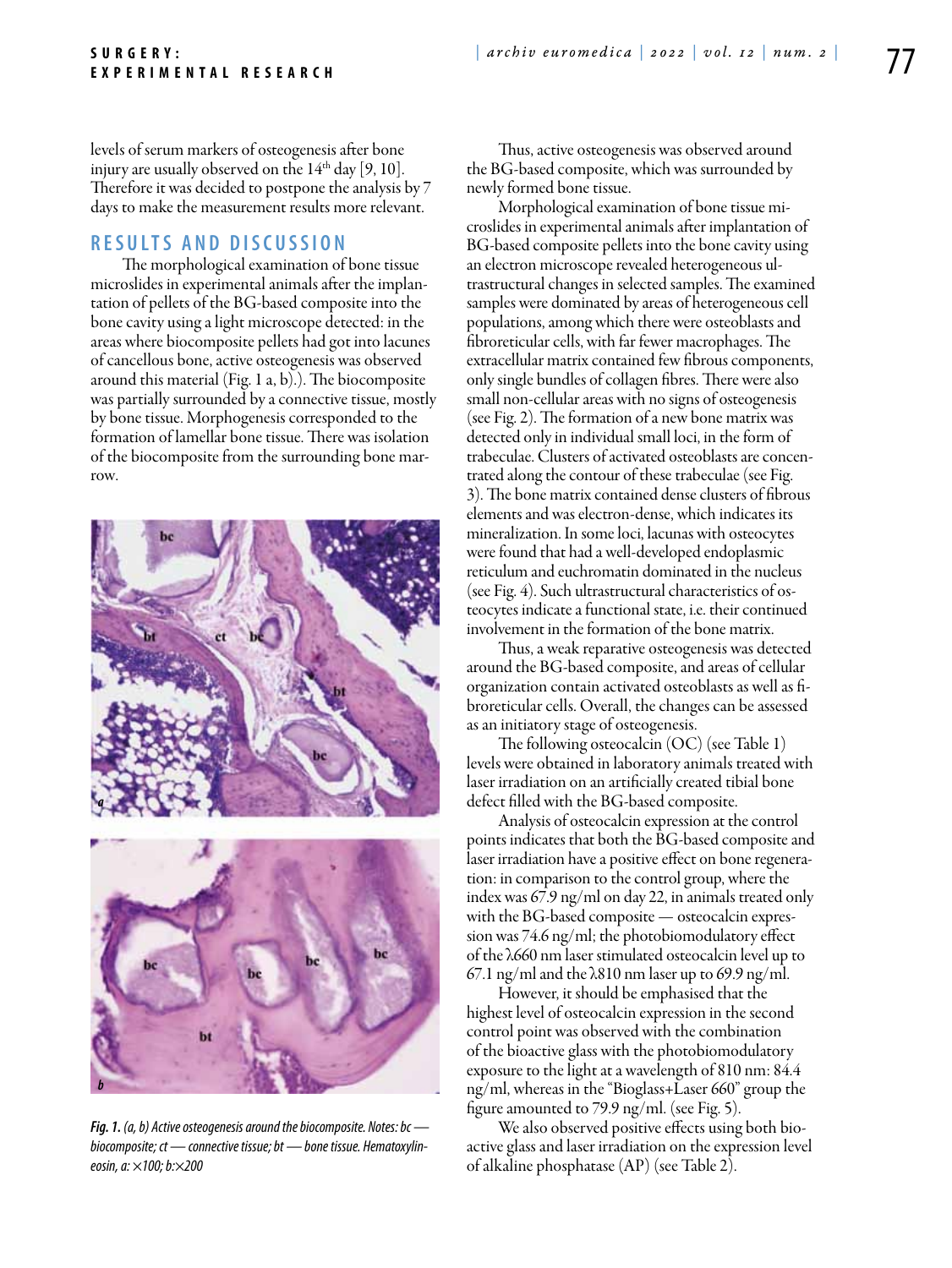

*Fig. 2. (a, b) Section of cellular reorganisation around the site of application of the BG composite. Accumulation of osteocytes (O) and single fibroreticular cells (FC). Electrophotogram, ×2400*



*Fig. 3. Accumulation of osteocytes with a developed endoplasmic reticulum (EPR) and a dominance of euchromatin in the nuclei (N). Bundles of collagen fibres (C) are present in the extracellular matrix. Electrophotogram, ×2400*



*Fig. 4. Osteocyte in the lacuna (L) of the bone tissue after application of the bioactive glass-based composite. A developed granular endoplasmic reticulum (GER) and nucleus (N) with euchromatin dominance indicates an active functional (synthetic) state. The bone matrix (BM) contains fibrous structural elements. Electrophotogram, ×4000*

*Table 1. Levels of osteocalcin and the dynamics of osteocalcin at the control points of the experiment*

| Group                | Osteocalcin, ng/ml |        |         |            |  |
|----------------------|--------------------|--------|---------|------------|--|
| <b>Deadline</b>      | day 1              | day 22 | A abs   | $\Delta\%$ |  |
| Control              | 61,4               | 67,9   | $+6,5$  | $+10,6%$   |  |
| <b>Bioglass</b>      | 66,2               | 74,6   | $+8,4$  | $+12,7%$   |  |
| Laser 660            | 61,5               | 67,1   | $+5,6$  | $+9,1%$    |  |
| Laser 810            | 63,4               | 69,9   | $+6,5$  | $+10,3%$   |  |
| Bioglass + Laser 660 | 62,2               | 79,9   | $+17,7$ | $+28,5%$   |  |
| Bioglass + Laser 810 | 61,9               | 84,4   | $+22,5$ | $+36,3%$   |  |

*Table 2. Level of alkaline phosphatase and its dynamics at the control points of the experiment*

| Group                  | Alkaline phosphatase, units/l |        |              |            |  |
|------------------------|-------------------------------|--------|--------------|------------|--|
| <b>Deadline</b>        | day 1                         | day 22 | $\Delta$ abs | $\Delta\%$ |  |
| Control                | 97,7                          | 102,2  | $+4,5$       | $+4,6%$    |  |
| <b>Bioglass</b>        | 100,2                         | 114    | $+13,8$      | $+13,8%$   |  |
| Laser 660              | 96,6                          | 109,3  | $+12,7$      | $+13,1%$   |  |
| Laser 810              | 100,7                         | 122,2  | $+21,5$      | $+21,4%$   |  |
| Bioglass $+$ Laser 660 | 99.3                          | 116    | $+16,7$      | $+16,8%$   |  |
| Bioglass + Laser 810   | 95,5                          | 144.4  | $+48.9$      | $+51,2%$   |  |

The results of the analysis of AP expression indicate that both the bioactive glass and laser irradiation demonstrated a stimulating effect on bone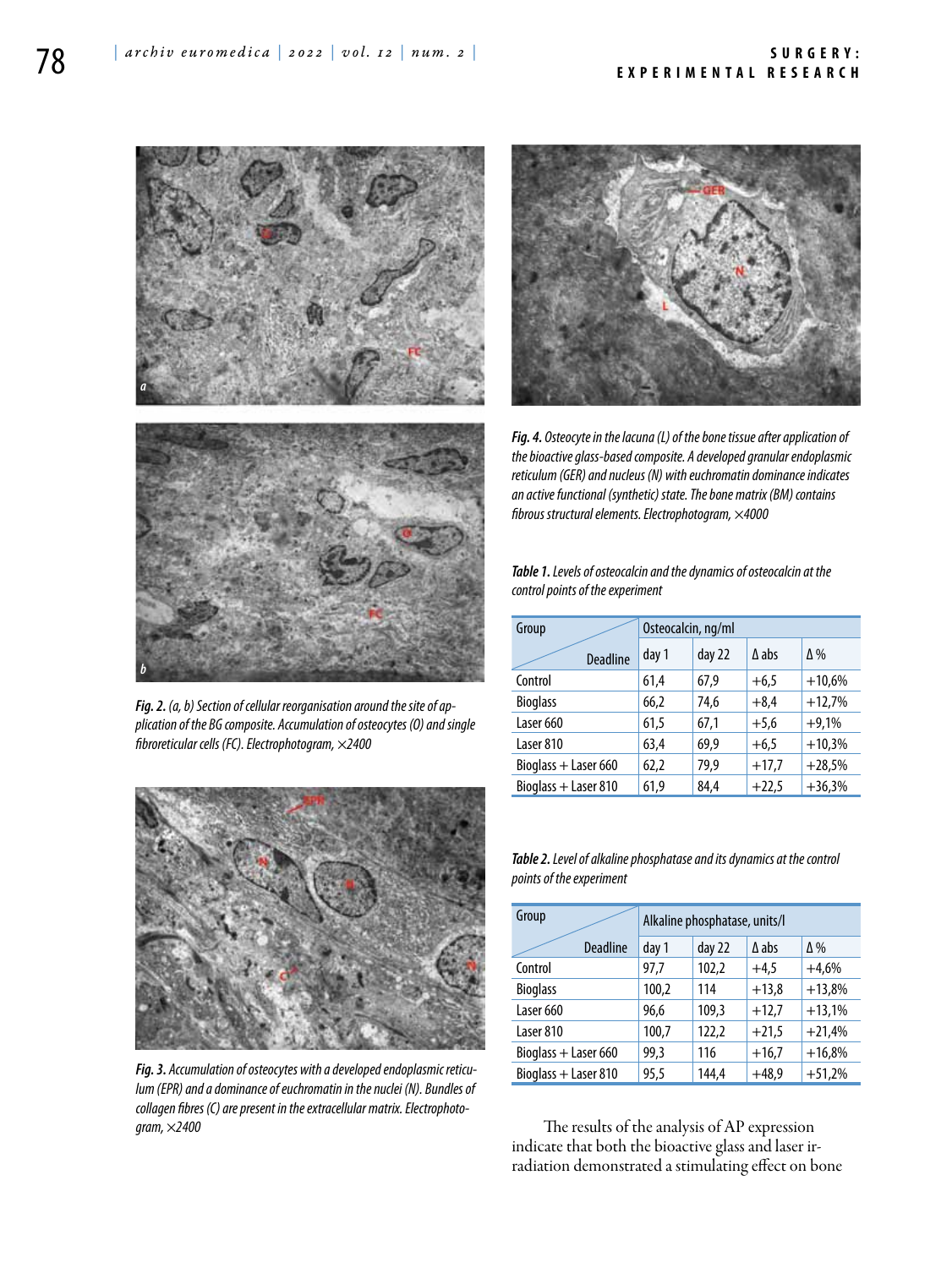regeneration in comparison with the control group of animals which were treated only with the bioactive glass, where alkaline phosphatase expression index was 114.0 units/l. The effect of λ660 nm laser stimulated alkaline phosphatase level to 109.3 units/l, while at λ810 nm laser alkaline phosphatase reached 122.2 units/l (see Fig. 6).



*Fig. 5. Level of osteocalcin (ОC) in different groups at day 1 and day 22 of the experiment*



*Fig. 6. Level of alkaline phosphatase (AP) in the test groups at day 1 and day 22 of the experiment*

Similar to the increase in OC level, the highest LF expression rate on the day 22 of the observation was recorded when the bioactive glass was combined with the photobiomodulatory effect of 810 nm wavelength light: 144.4 units/l, while in the Bioglass+Laser 660 group its level was 116.0 ng/ml.

Similar data have also been observed by other researchers [4-10], since the infrared light has greater penetrating power and results in increased biochemical activity of cells, particularly during proliferation period, which, at the same time, is safer.

# **C o n clu si o n**

1. The experimental data show that the use of the bioactive glass-based composite stimulates bone regeneration and creates conditions for bone regeneration and repair.

2. Our results confirm the use of low level laser therapy with a wavelength of 810 nm as an effective photobiomodulatory factor, which in the presence of the bioactive glass significantly increases serum markers, namely OC and AF, indicating a positive effect on bone regeneration.

3. To ensure timely introduction of this method into clinical practice, the study of LLLT on bone regeneration needs to be continued in new experimental models and according to the principles of translational medicine.

#### **R efe r e n ce s**

- 1. TsAI SR, HAMBLIN MR. Biological effects and medical applications of infrared radiation. J Photochem Photobiol B. 2017;170:197-207. DOI: DOI: 10.1016/j.jphotobiol.2017.04.014
- 2. Del Vecchio, Alessandro et al. "Laser Photobiomodulation (PBM)-A Possible New Frontier for the Treatment of Oral Cancer: A Review of In Vitro and In Vivo Studies." Healthcare (Basel, Switzerland) vol. 9,2 134. 29 Jan. 2021, https://doi.org/10.3390/ healthcare9020134
- CHEKHUN V.F. Priority results of R. E. Kavetskyi Institute of Experimental Pathology and Oncology and Radiobiology of the National Academy of Sciences of Ukraine // Science and Scientology. - 2014. - No 1. - p. 46-57.
- 4. WANG K, YU B, PATHAK JL. An update in clinical<br>utilization of photodynamic therapy for lung cancer. J Cancer. 2021;12(4):1154-1160. doi: 10.7150/ jca.51537
- 5. Oliveira GJPL, Pinotti FE, Aroni MAT, Marcantonio E Jr, Marcantonio RAC. Effect of different low-level intensity laser therapy (LLLT) irradiation protocols on the osseointegration of implants placed in grafted areas. J Appl Oral Sci. 2021; 29:e20200647. Published 2021 Apr 14. DOI: 10.1590/1678-7757-2020-0647
- 6. Wang L, Liu C, Wu F. Low-level laser irradiation enhances the proliferation and osteogenic differentiation of PDLSCs via BMP signalling. Lasers Med Sci. 2021 Jul 10. doi: 10.1007/s10103-021-03338-6. Epub ahead of print. PMID: 34247314.
- 7. Bai J, Li L, Kou N, Bai Y, Zhang Y, Lu Y, Gao L, Wang F. Low level laser therapy promotes bone regeneration by coupling angiogenesis and osteogenesis. Stem Cell Res Ther. 2021 Aug 3;12(1):432. DOI: 10.1186/s13287-021-02493-5. PMID: 34344474; PMCID: PMC8330075.
- 8. Sarmadi S, Tanbakuchi B, Hesam Arefi A, Chiniforush N. The Effect of Photobiomodula-